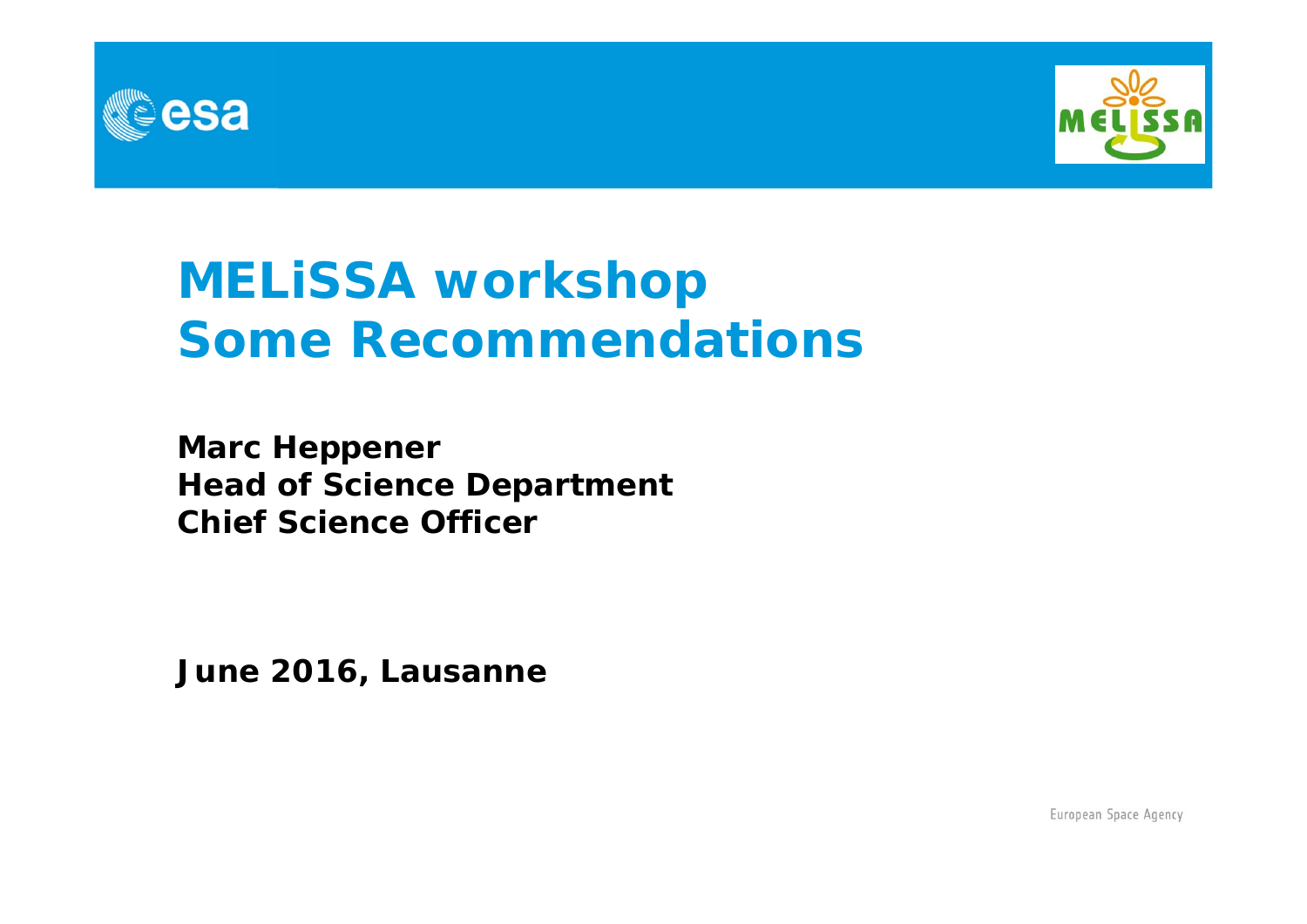



- 140 Participants, 35 students, 21 Countries,
- Academic as well as space industry,
- A large number of publications (>200 )
- 2 spin-off, 1 Foundation including PhD program,
- •7 Flight Experiments in 15 years,
- MELiSSA is not a club anymore but a real European initiative,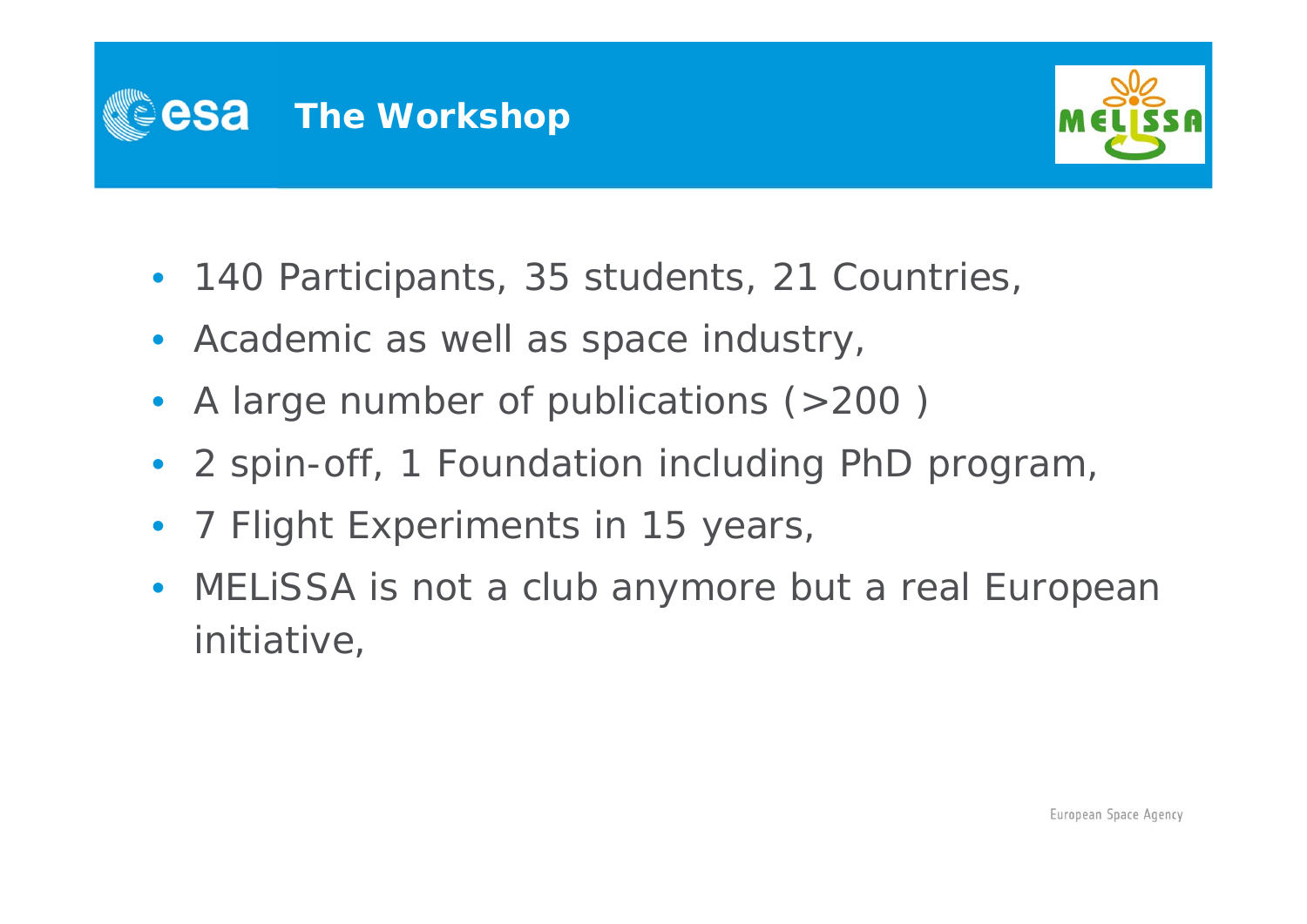### **Proposed E3P Content**

### E3P MAIN ACTIVITY AREAS



#### Commercial Exploration Partnership

2016 C-M Decisions

Later C-M Decisions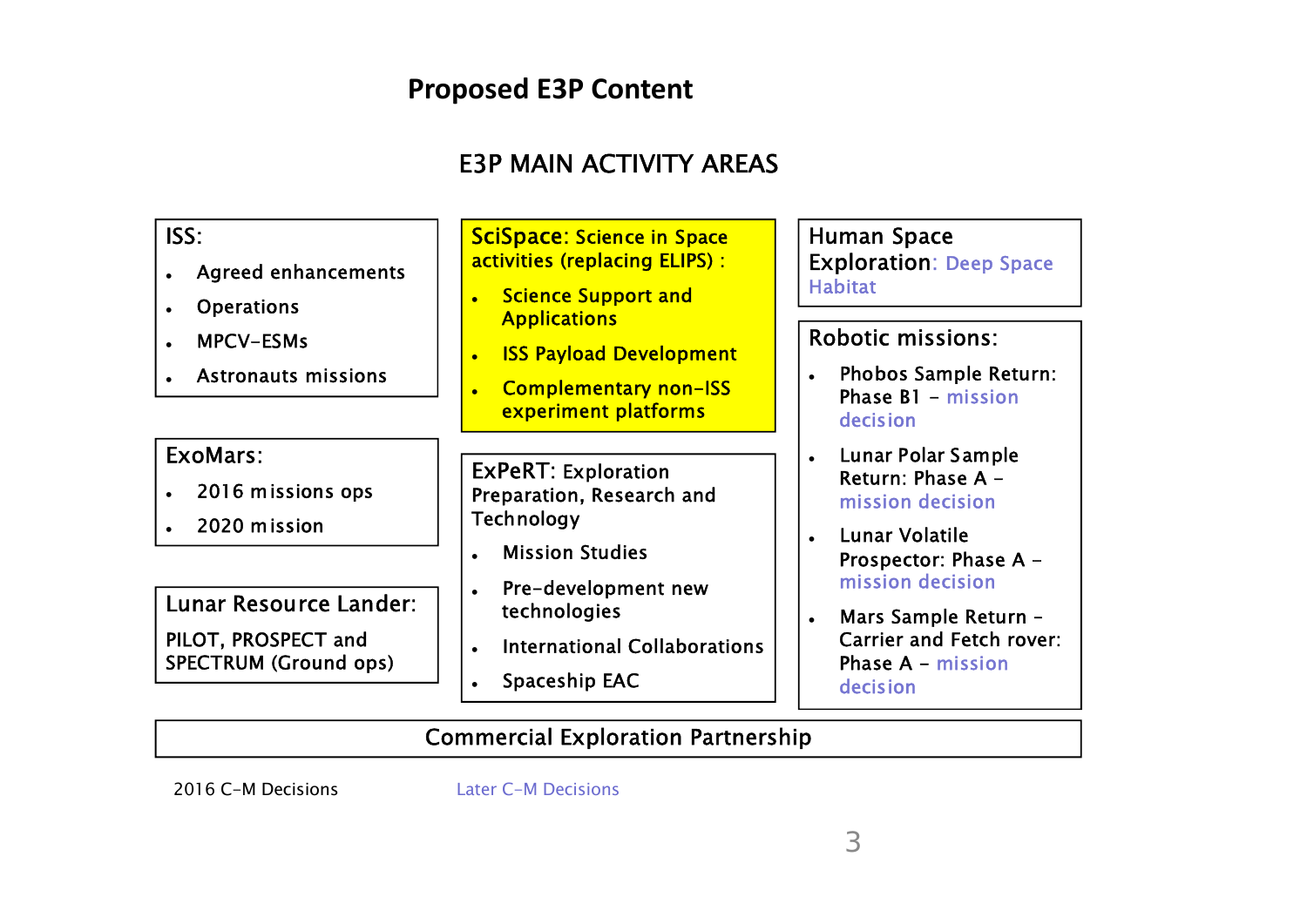## Roadmaps



| <b>Human Research</b>                                                                                                                                                                                                                                                                                                                                                                                                                                                                                                              | <b>Biology</b>                                                                                                                                                                                                                                                                                                                        | <b>Physical Sciences</b>                                                                                                                                                                                                                                                                                                                                                                                   |
|------------------------------------------------------------------------------------------------------------------------------------------------------------------------------------------------------------------------------------------------------------------------------------------------------------------------------------------------------------------------------------------------------------------------------------------------------------------------------------------------------------------------------------|---------------------------------------------------------------------------------------------------------------------------------------------------------------------------------------------------------------------------------------------------------------------------------------------------------------------------------------|------------------------------------------------------------------------------------------------------------------------------------------------------------------------------------------------------------------------------------------------------------------------------------------------------------------------------------------------------------------------------------------------------------|
| The Human body under space<br>conditions: adaptations and<br>countermeasures<br>Understanding human physiological<br>processes.<br>Exploration -related health risks<br>and their prevention.<br>Health and ageing issues on Earth.<br>Psychological and neurosensory<br>adaptations to reduced gravity,<br>isolation and confinement<br>Impact of spaceflight on<br>psychological, sensorimotor and<br>neuro-behavioural performance.<br>Selection, training and support<br>methodologies for crew on long-<br>duration missions. | Astrobiology<br>Chemical and biological effects of<br>exposure to space radiation and<br>vacuum.<br>• Origins, limits and signs of life in<br>the Universe.<br>Biology under non-Earth gravity<br>conditions<br>Understanding gravity-dependent<br>processes in cells and organisms.<br>Biochemistry and health-related<br>phenomena. | Ultra-precise cold atom sensors,<br>guantum information and high energy<br>particles<br>Boundaries of relativity and quantum<br>physics.<br>Advanced navigation and<br>communication.<br>Soft or Complex matter<br>Interactions and self-organisation in<br>foams, emulsions, granular matter,<br>atmospheric dust and colloids.<br>Food and (petro)chemical industry,<br>physics of biological processes. |
|                                                                                                                                                                                                                                                                                                                                                                                                                                                                                                                                    | Supporting life in hostile environments<br>Understanding the effects of space<br>factors on microorganisms and<br>plants.<br>Integrated closed-loop life support<br>systems for exploration.                                                                                                                                          | Boiling, evaporation and heat transfer<br>Multi-scale modelling of fluid physics<br>including phase change.<br>Efficient cooling of micro-electronics,<br>industrial boilers and power plants.<br>Advanced material processing<br>Microstructure formation and<br>materials properties.<br>Casting, automotive and aerospace                                                                               |
| Cosmic radiation risks for Human Exploration of the Solar System                                                                                                                                                                                                                                                                                                                                                                                                                                                                   | industry.                                                                                                                                                                                                                                                                                                                             |                                                                                                                                                                                                                                                                                                                                                                                                            |

#### Excellent curiosity-driven research

Energy storage, fire safety, cardiovascular fluid physics, hibernation and torpor

ESA UNCLASSIFIED - For Official Use

 $\blacktriangleright$ = = = = = + = 두 좀 좀 더 더 좀 좀 뚫 듯 **三 - 日 米**  $\bullet$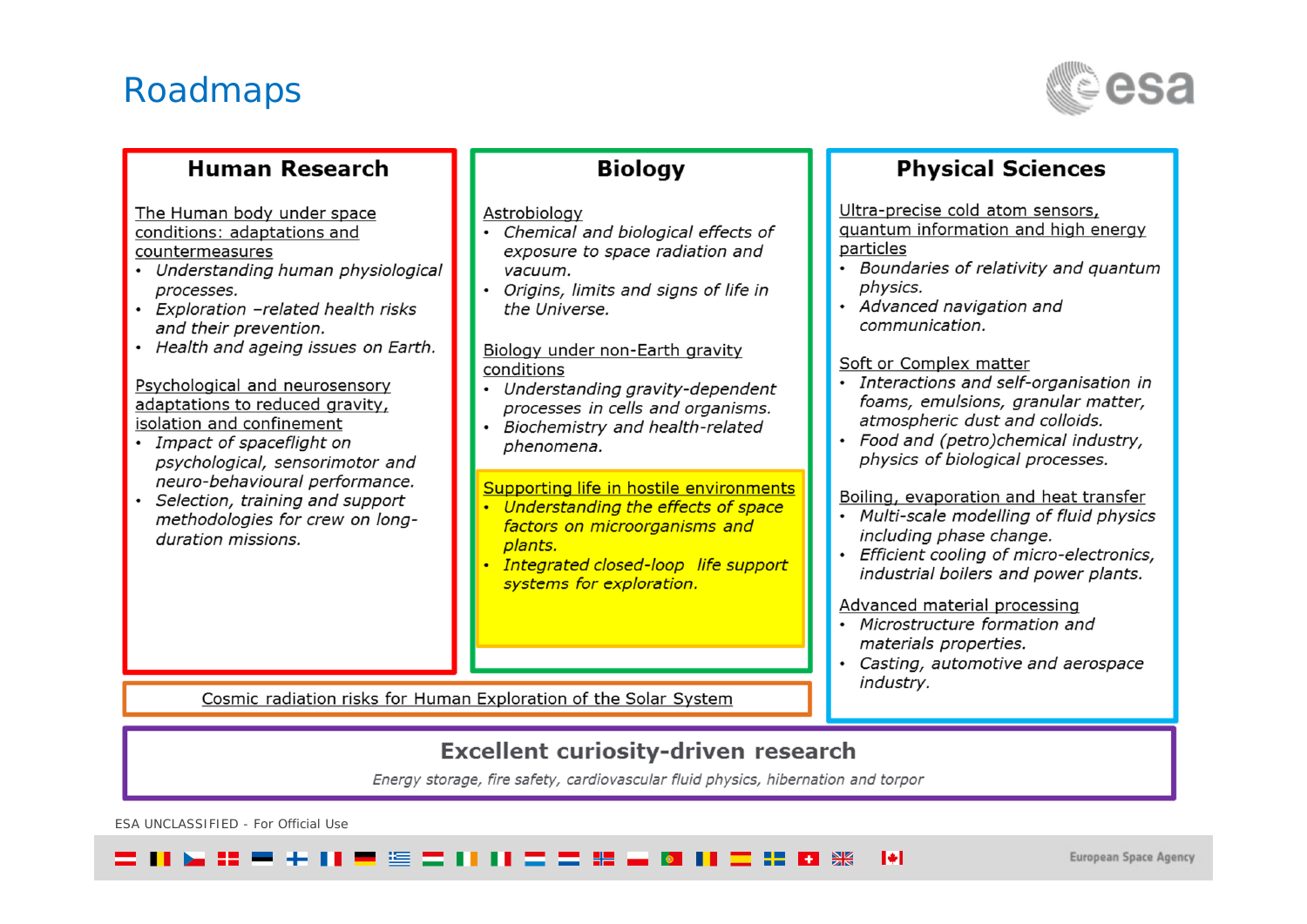

|                                           | <b>EXPLORATION RELEVANCE</b>  |                                    |                 |              |                 |           |                                               |           |             |                    | <b>SOCIO-ECONOMIC BENEFITS/</b><br><b>GLOBAL GOALS</b> |                             |             |                          |             |                              |                               |                             |                                            |                   |
|-------------------------------------------|-------------------------------|------------------------------------|-----------------|--------------|-----------------|-----------|-----------------------------------------------|-----------|-------------|--------------------|--------------------------------------------------------|-----------------------------|-------------|--------------------------|-------------|------------------------------|-------------------------------|-----------------------------|--------------------------------------------|-------------------|
| <b>ROADMAP</b>                            | $O$ rigin and distribution of | Fundamental Physics on the<br>moon | Musculoskeletal | Sensorimotor | Ocular syndrome | Nutrition | and<br><b>Behaviour</b> health<br>performance | Radiation | Hypogravity | Emergency response | $\overline{Closed}$ loop<br>ecosystems                 | Deep space/lunar<br>habitat | Inspiration | Fundamental<br>knowledge | Zero hunger | Good health and<br>wellbeing | Clean water and<br>sanitation | Affordable and clean energy | Industry, innovation and<br>infrastructure | Quality education |
| <b>Physiological adaptations</b>          |                               |                                    |                 |              |                 |           |                                               |           |             |                    |                                                        |                             |             |                          |             |                              |                               |                             |                                            |                   |
| Psychological/neurosensory<br>adaptations |                               |                                    |                 |              |                 |           |                                               |           |             |                    |                                                        |                             |             |                          |             |                              |                               |                             |                                            |                   |
| <b>Astrobiology</b>                       |                               |                                    |                 |              |                 |           |                                               |           |             |                    |                                                        |                             |             |                          |             |                              |                               |                             |                                            |                   |
| Life support                              |                               |                                    |                 |              |                 |           |                                               |           |             |                    |                                                        |                             |             |                          |             |                              |                               |                             |                                            |                   |
| <b>Gravity-related biology</b>            |                               |                                    |                 |              |                 |           |                                               |           |             |                    |                                                        |                             |             |                          |             |                              |                               |                             |                                            |                   |
| <b>Cosmic radiation risks</b>             |                               |                                    |                 |              |                 |           |                                               |           |             |                    |                                                        |                             |             |                          |             |                              |                               |                             |                                            |                   |
| Quantum and relativistic physics          |                               |                                    |                 |              |                 |           |                                               |           |             |                    |                                                        |                             |             |                          |             |                              |                               |                             |                                            |                   |
| <b>Soft or Complex matter</b>             |                               |                                    |                 |              |                 |           |                                               |           |             |                    |                                                        |                             |             |                          |             |                              |                               |                             |                                            |                   |
| Two-phase heat transfer                   |                               |                                    |                 |              |                 |           |                                               |           |             |                    |                                                        |                             |             |                          |             |                              |                               |                             |                                            |                   |
| <b>Material properties</b>                |                               |                                    |                 |              |                 |           |                                               |           |             |                    |                                                        |                             |             |                          |             |                              |                               |                             |                                            |                   |
| <b>Curiosity-driven research:</b>         |                               |                                    |                 |              |                 |           |                                               |           |             |                    |                                                        |                             |             |                          |             |                              |                               |                             |                                            |                   |
| <b>Energy storage</b>                     |                               |                                    |                 |              |                 |           |                                               |           |             |                    |                                                        |                             |             |                          |             |                              |                               |                             |                                            |                   |
| <b>Fire safety</b>                        |                               |                                    |                 |              |                 |           |                                               |           |             |                    |                                                        |                             |             |                          |             |                              |                               |                             |                                            |                   |
| Cardiovascular fluid physics              |                               |                                    |                 |              |                 |           |                                               |           |             |                    |                                                        |                             |             |                          |             |                              |                               |                             |                                            |                   |
| <b>Hibernation and torpor</b>             |                               |                                    |                 |              |                 |           |                                               |           |             |                    |                                                        |                             |             |                          |             |                              |                               |                             |                                            |                   |



ESA UNCLASSIFIED - For Official Use

= Ⅱ 2 11 ■ + Ⅱ ■ 图 = Ⅱ Ⅱ 1 = 1 器 = 图 Ⅲ = 11 B ※  $\blacktriangleright$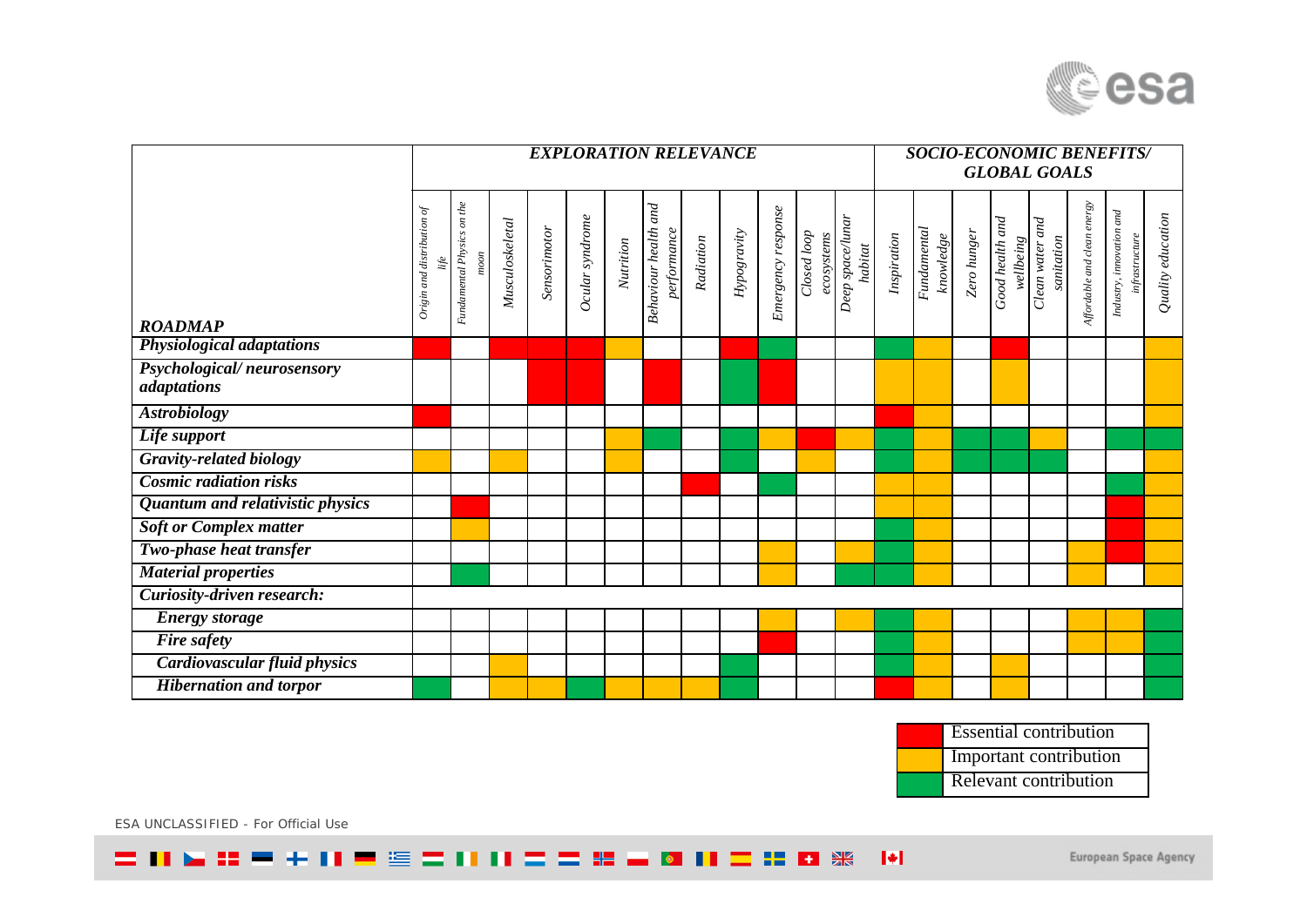



- Utilisation of ISS until 2024
- Payload ready for flight by 2020
- $\bullet$  Priority to precursors of technology useful for future space exploration scenario (e.g. CIS-lunar mission, Mars mission,..)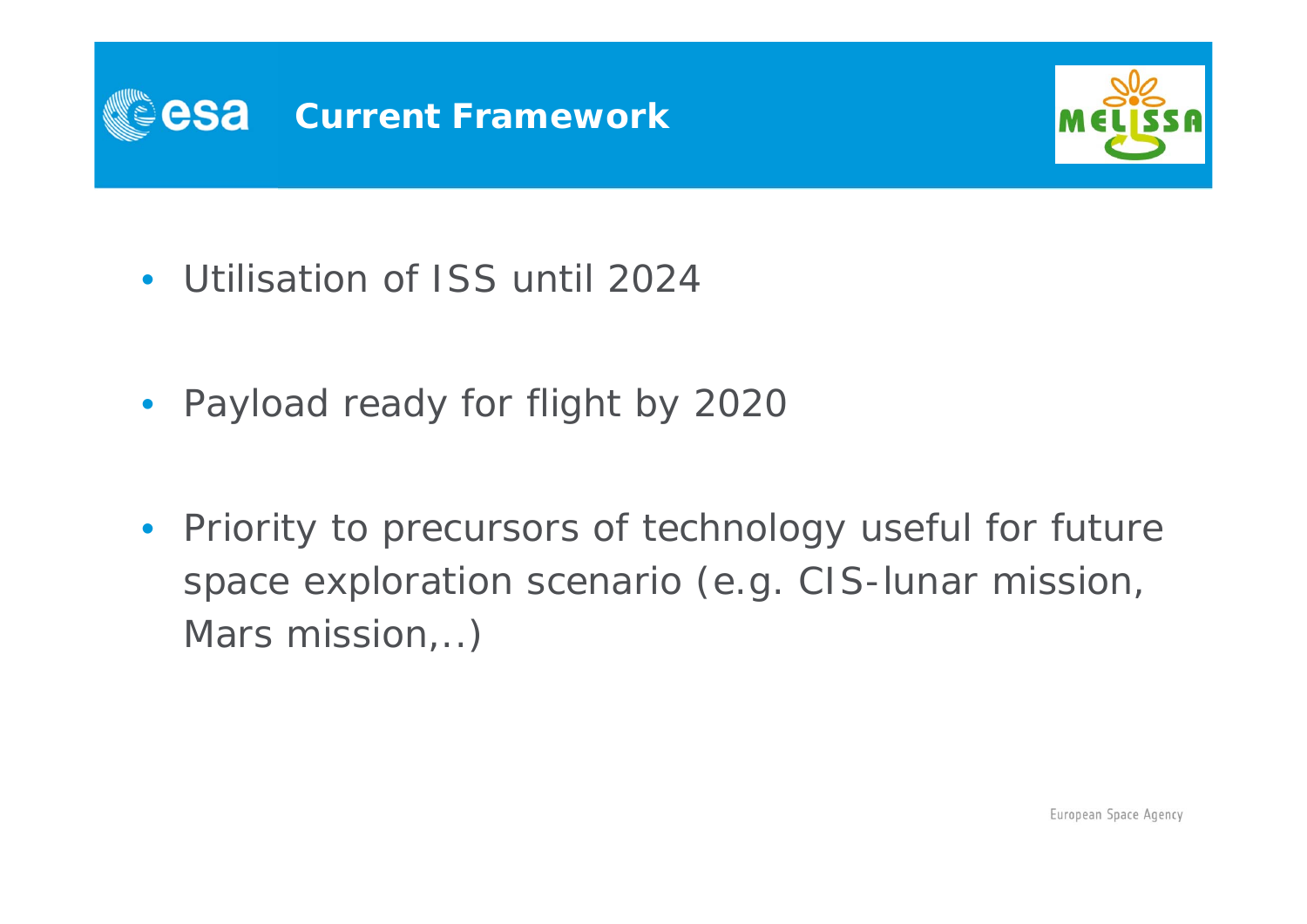

10 Recommendations will be issued and place on MEliSSA internet site, as for Example:

- •Focus on understanding waste processing from a fundamental approach
- $\bullet$  To face the complexity of this critical part of MELISSA loop, both for the substrate and the microbial communities
- $\bullet$  To capitalize on the continuous advances in the technologies and genetic and molecular leves ("-omics),
- $\bullet$  Explore how to align space and terrestrial approaches to study food production and preparation, in order to join forces and progress faster. Explore how the statement "production and preparation of healthy food" could become a common starting point, in order to focus on the end-users nutritional needs in all cases.
- $\bullet$ Re-assess technologies scale-up and scale down and associated tools.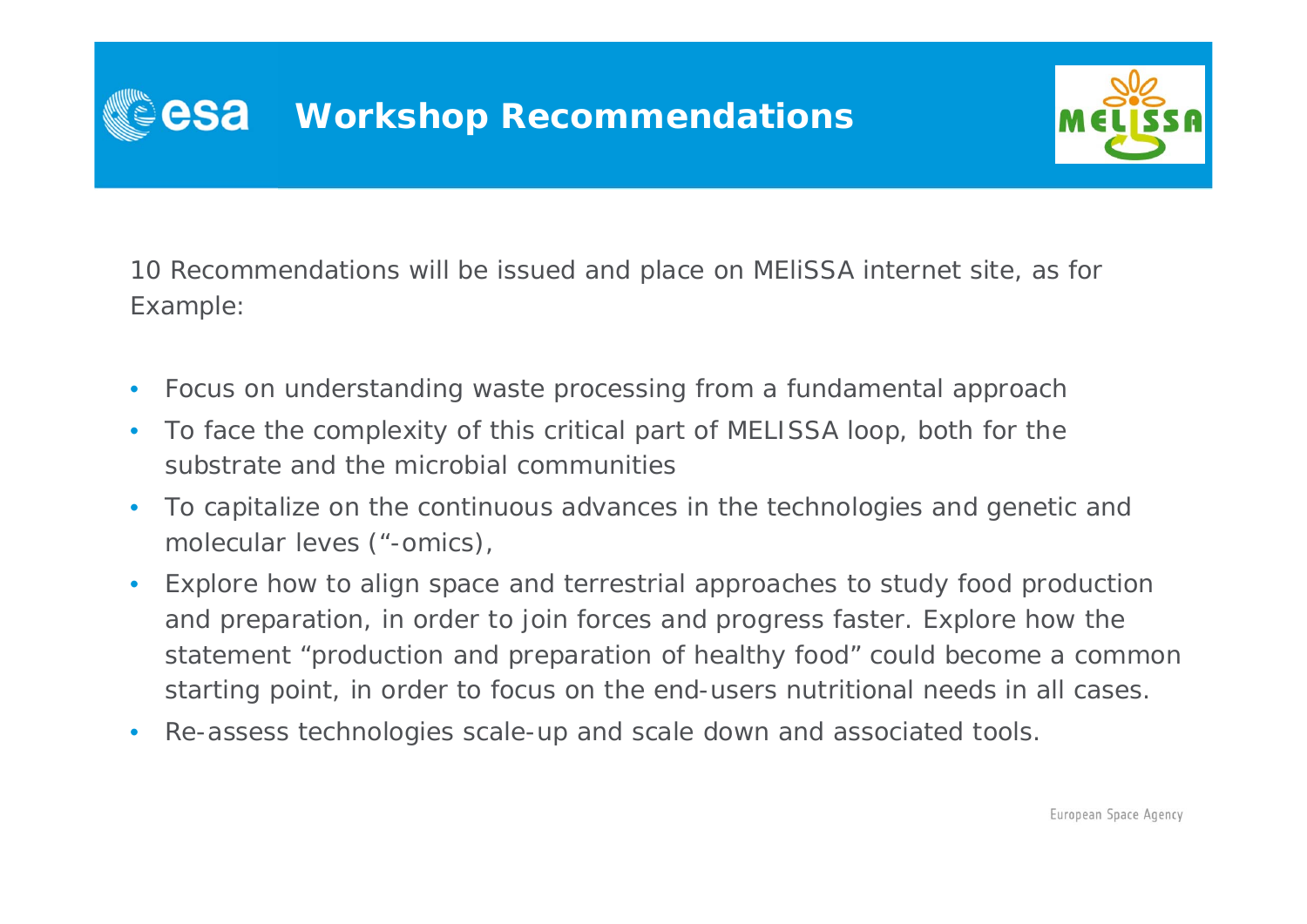



- •Life Support development will be multiphasic,
- $\bullet$ ISS is the appropriate platform
- •CIS Lunar will be in Micro gravity
- $\bullet$  Approach in 3 phases :
	- a.Terrestrial Research (Blue),
	- b.ISS investigations on Multi-phasic processes, (Green)
	- c.Development of CIS Lunar Life support system (Orange)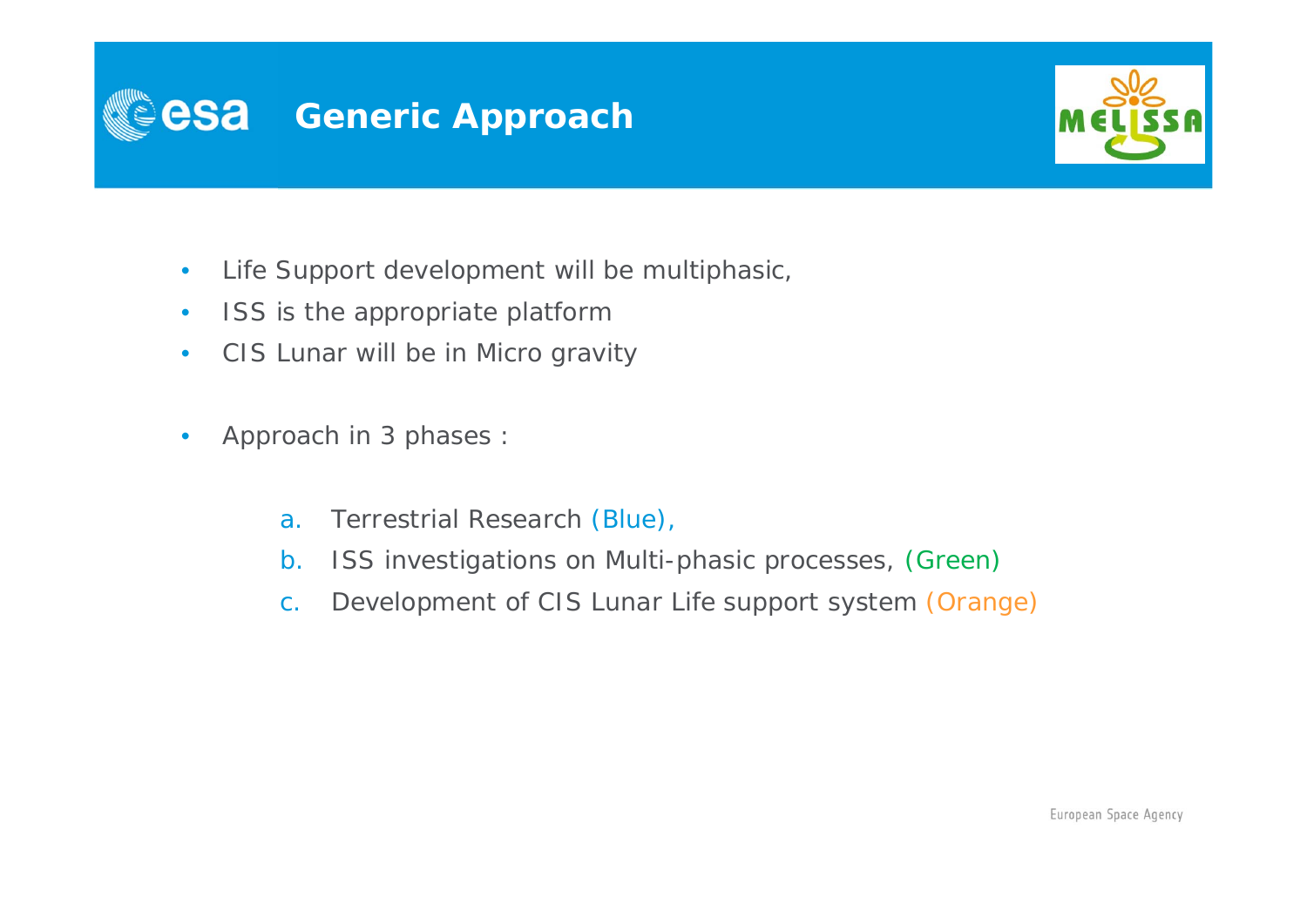



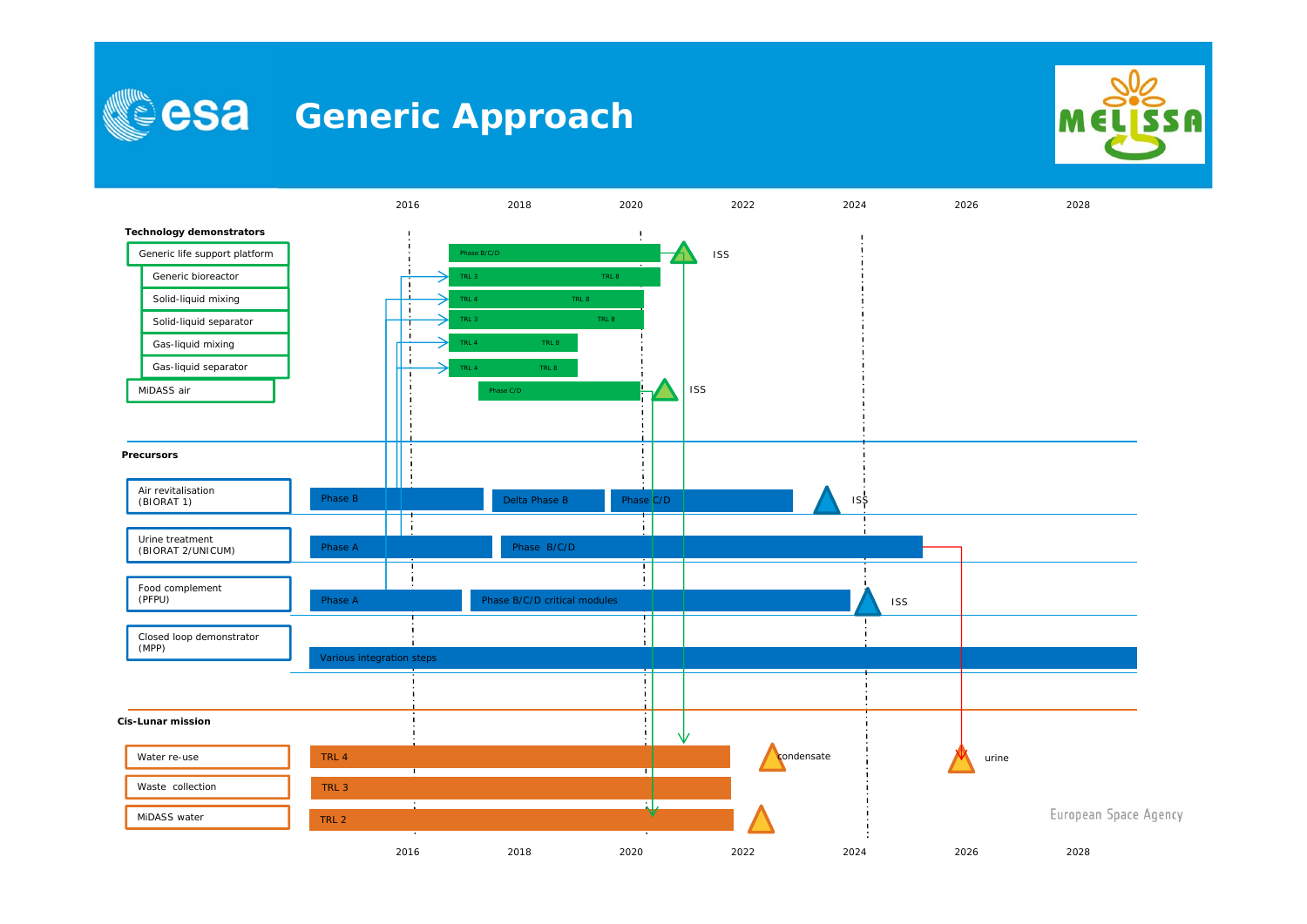# **Generic life support platform**



- • Main Objectives: Demonstration of key enabling technologies of life support processes
	- $\bullet$ solid-liquid mixing without bubble generation
	- • gas-liquid mixing: transfer gas phase (e.g. O2, ammonia, CO2)without bubble generation in several types of liquid
	- •membrane wettability in low liquid flow rate
	- $\bullet$ gas liquid separation in low liquid flow rate
	- $\bullet$  Solid-liquid separation: concentrate solid generated/accumulated in liquid (e.g. micro-organisms, biomass) with minimum power usage and reuse of liquid
	- $\bullet$  Generic bioreactor: control the bio-process (e.g. sustain and monitor the growth of considered micro-organism, control inputs/outputs)
- $\bullet$ Concept could be modular and eventually incremental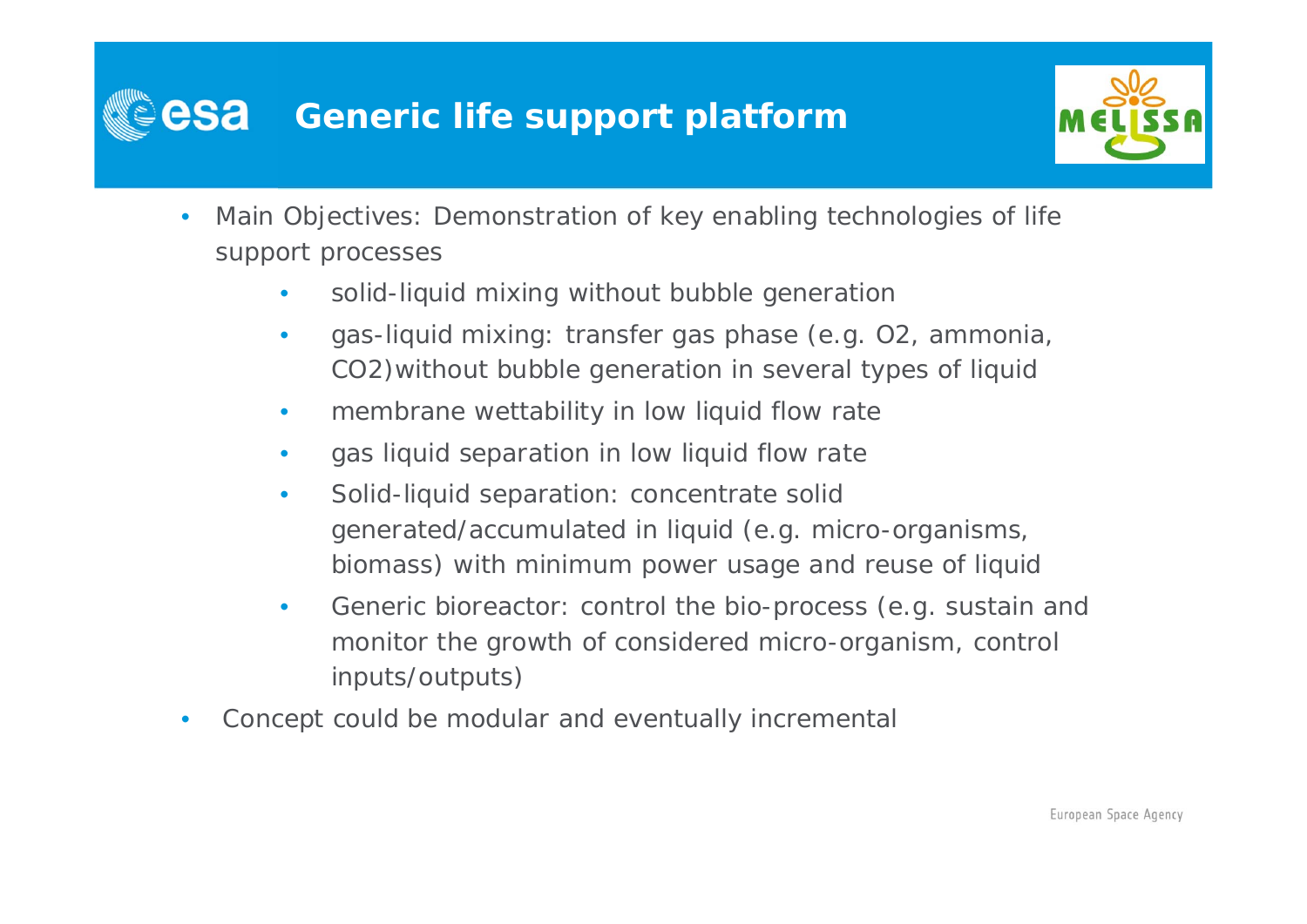

**ARTEMISS Flight Experiment,**

- 1. Started in 1998 with a Trainee, YGT, and a few PhDs,
- 2. First photobioreactor in microgravity, in continuous mode,
- 3. European Consortium (B, F, CH)
- 4. Final Set of Flight Hardware tests in culture are positive: we are ready !
- 5. Large numbers of publication already approved,
- 6. Know-how already transfer to Earth : Algolsolis industrial platform,
- 7. Logic follow-on:
	- a.URINIS approved at ELIPS 4 call – Sciences Development
	- b.BIORAT at PDR level: Technology Development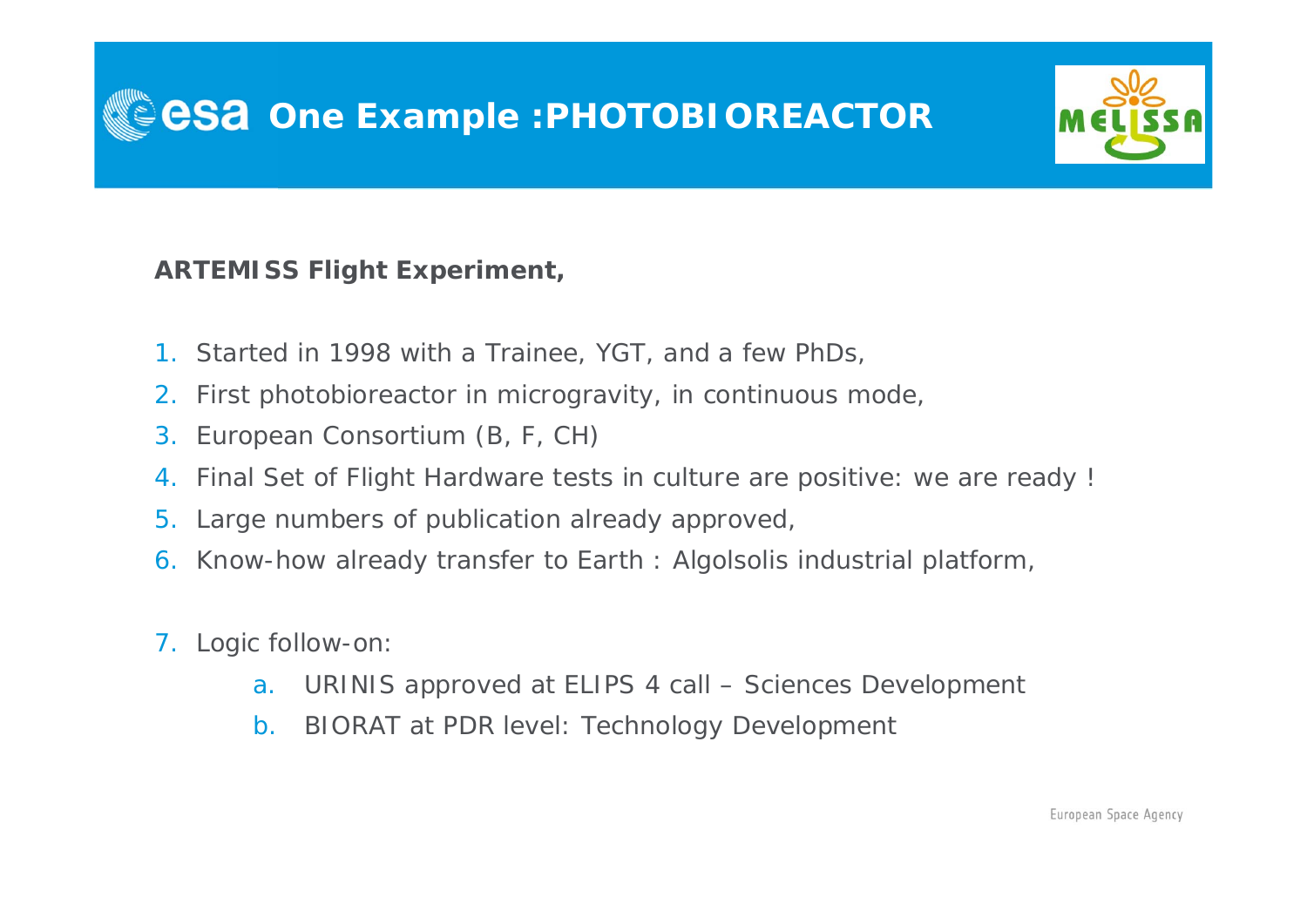



- 1. Photo-bioreactor
	- a. Technology demonstration: produce oxygen and consume carbon dioxide for man-equivalent size
	- b. Starting point: TRL 6 for scientific payload, need design adaptation for precursor (scale change)
	- c. Objective: TRL 9 by 2018 for scientific version, TRL 9 by 2023 for precursor
- 2. Generic Instrumented Bioreactor (urine treatment, ammonia treatment, root zone of plant, )
	- a. Technology demonstration: preferably on synthetic urine biological treatment or chemical oxidation of ammonia
	- b. Starting point: TRL 3,
	- c.Objective: TRL 9 by 2021

European Space Agency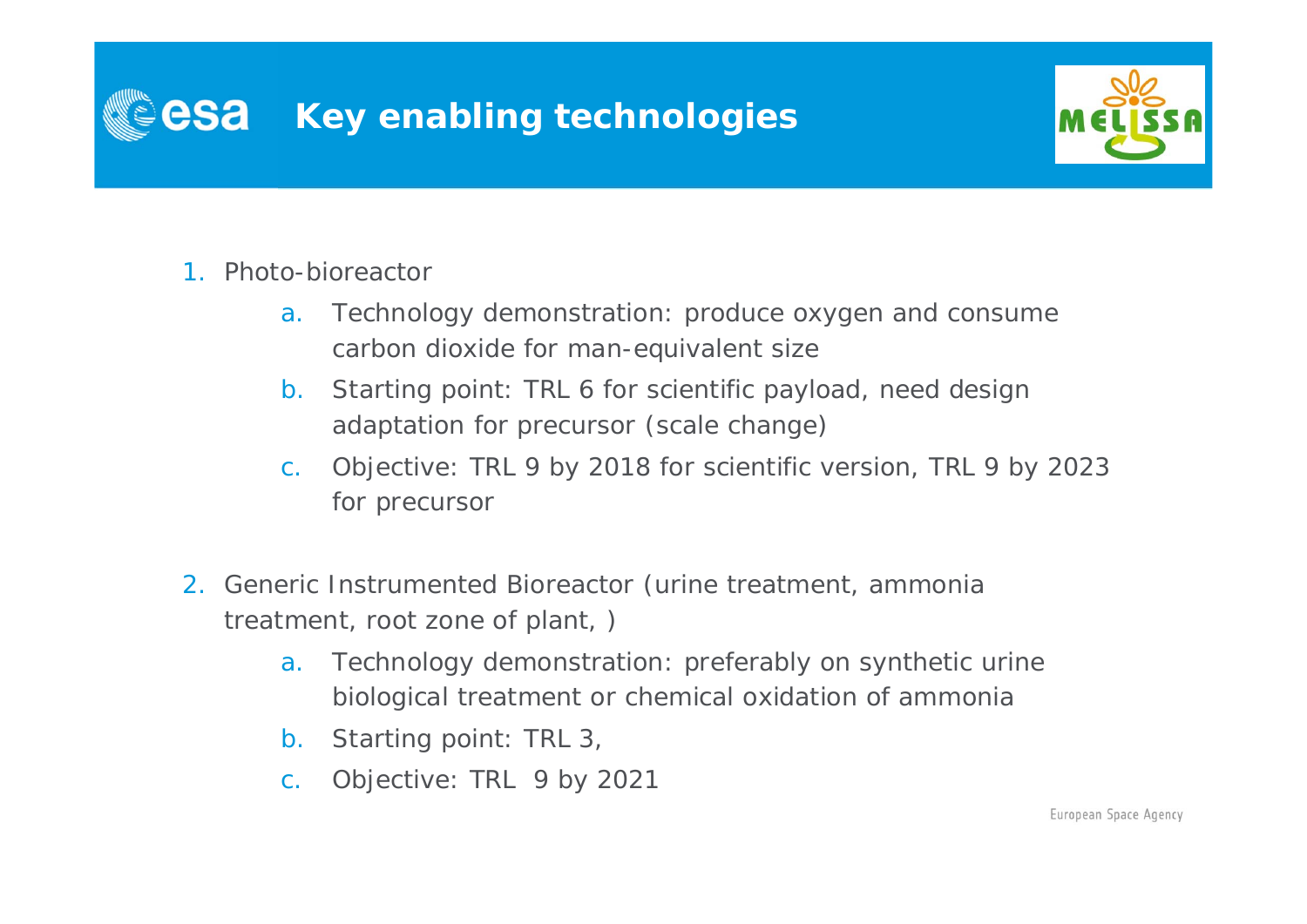



- 1. MELiSSA is a structured ( long term…) development based on serious sciences :
	- a. Publications,
	- b. Project audit,
- 2. The 27 years of research are now giving fruits (and vegetables…) to :
	- a. Manned Space Exploration,
	- b. Terrestrial challenges,
	- c. Education
- 3. Your Next challenges:
	- a.be more visible,
	- b. Closer to space utilisation,